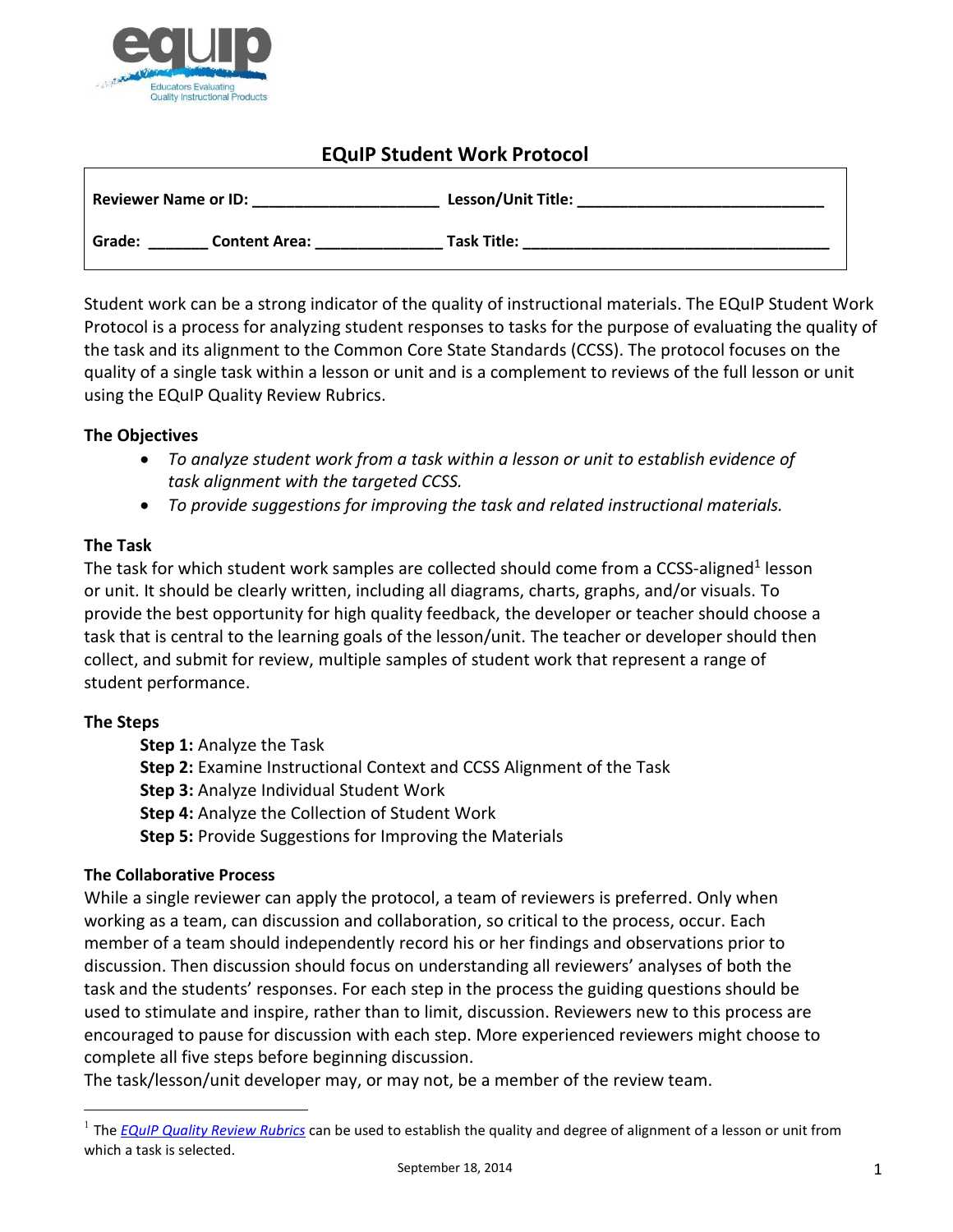

## **Steps for the EQuIP Student Work Protocol**

#### **STEP 1: Analyze the Task.**

The first step for a review team is to develop a focused understanding of the task itself. It is important to begin this process by analyzing what, precisely, the task is asking students to know and do.

- $\triangleright$  Record the grade, lesson/unit, and task title on the EQuIP Student Work Protocol Form.
- $\triangleright$  Use only the directions and prompts to analyze the requirements of the task without consulting the instructional context and supporting materials in the lesson/unit.
- $\triangleright$  Study the task thoroughly, making notes about its purpose and demands and noting apparent aligned standards. [For mathematics this requires actually working the problem(s) and answering the question(s) included in the task.]

*Note: Reviewers should limit observations to what the task communicates about its purpose and demands. They will consider the instructional context, supporting materials, and scoring guidelines during Step 2. Throughout the process all discussions, observations, and recommendations should be based on evidence found in the student work, the task, and/or the lesson/unit.* 

#### **Guiding Questions:**

- What content and performance demands does the task make on students?
- What is the purpose of the task?
- Which CCSS seem to be targeted by the task?
- What types of student reasoning are required by the task?
- For mathematics: Which Standards for Mathematical Practice might be assessed by the task?
- For ELA: Are the complexity and nature of any associated texts appropriate for the task and grade level?

*Note: If the task does not align to the CCSS, this process should be discontinued and feedback regarding the need for alignment should be provided to the developer.*

**Notes & Observations Regarding the Purpose and Demands of the Task:**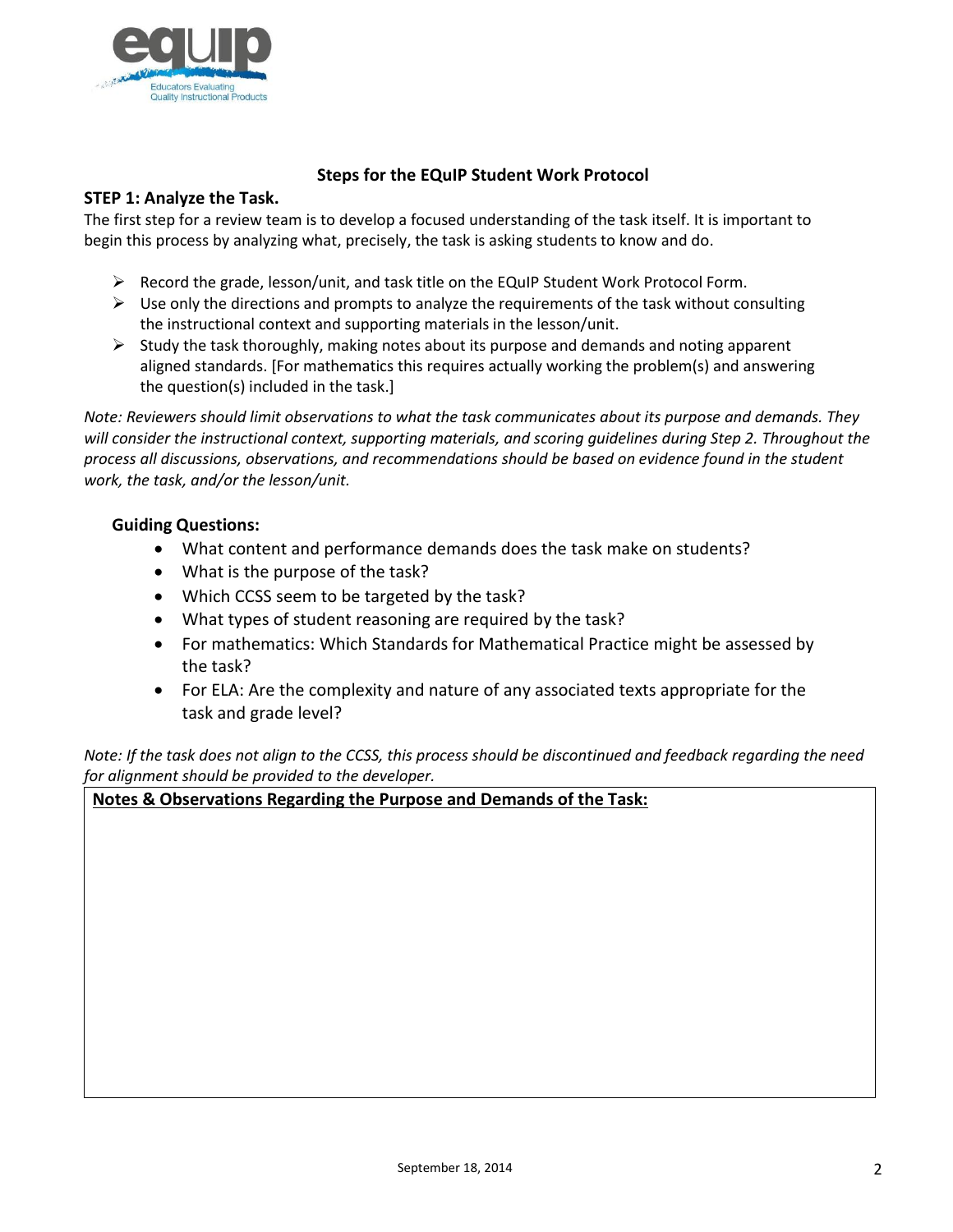

# **STEP 2: Examine Instructional Context and CCSS Alignment of the Task.**

After establishing a clear understanding of the nature and demands of the task, reviewers now look at the task in its instructional context. For this step reviewers should limit their analysis to the materials in the lesson/unit that support the teaching and learning of the required skills and knowledge. Student work samples will be analyzed individually in Step 3 and collectively in Step 4*.*

- $\triangleright$  Scan the entire lesson/unit noting its purpose, content, and organization.
- $\triangleright$  Notice the placement of the task within the context of the lesson/unit.
- $\triangleright$  Identify the standards targeted in the lesson/unit and compare to those identified by the reviewer(s) in Step 1.
- $\triangleright$  Examine the answer keys, scoring guidelines, and/or rubrics related to the task.

**Alignment Descriptors:** Use these descriptors in considering the quality and degree of the alignment between the targeted standards and the task.

| <b>Excellent</b>    | The task demands are clearly consistent with all aspects of the identified standard(s).                                                                                                                           |  |  |
|---------------------|-------------------------------------------------------------------------------------------------------------------------------------------------------------------------------------------------------------------|--|--|
| <b>Strong</b>       | The task demands are consistent with the <i>most critical</i> aspects of the identified standard(s).<br>However, some of the less critical aspects of the standard(s) may not be addressed (likely by<br>design). |  |  |
| Weak                | The task demands do NOT address the most critical aspects of the identified standard(s). However,<br>some of the less critical aspects of the standard(s) are addressed.                                          |  |  |
| <b>No Alignment</b> | The demands of the task do not match those of the identified standard(s).                                                                                                                                         |  |  |

*Note: If the task is not aligned to the lesson's targeted CCSS, but is aligned to other CC standards, this process might continue but with feedback to the developer regarding the correct standards for alignment.* 

#### **Guiding Questions:**

- Where does the task occur within the instructional sequence? What have students already learned from the lesson/unit when they approach the task? What will they learn after?
- Does the lesson/unit include sufficient and effective instruction and scaffolding leading up to the task?
- Do the expectations described in the scoring guidelines correspond with your analysis of the task in Step 1?
- Is the task central to the learning goals of the lesson/unit?
- Which standards targeted in the lesson/unit match the content and performance demands of the task? (For mathematics, include the Standards for Mathematical Practice.)
- Do the directions, prompts, and/or scoring guidelines for the task adequately provide or indicate opportunities for students to demonstrate the requirements of the targeted standard(s) for the task?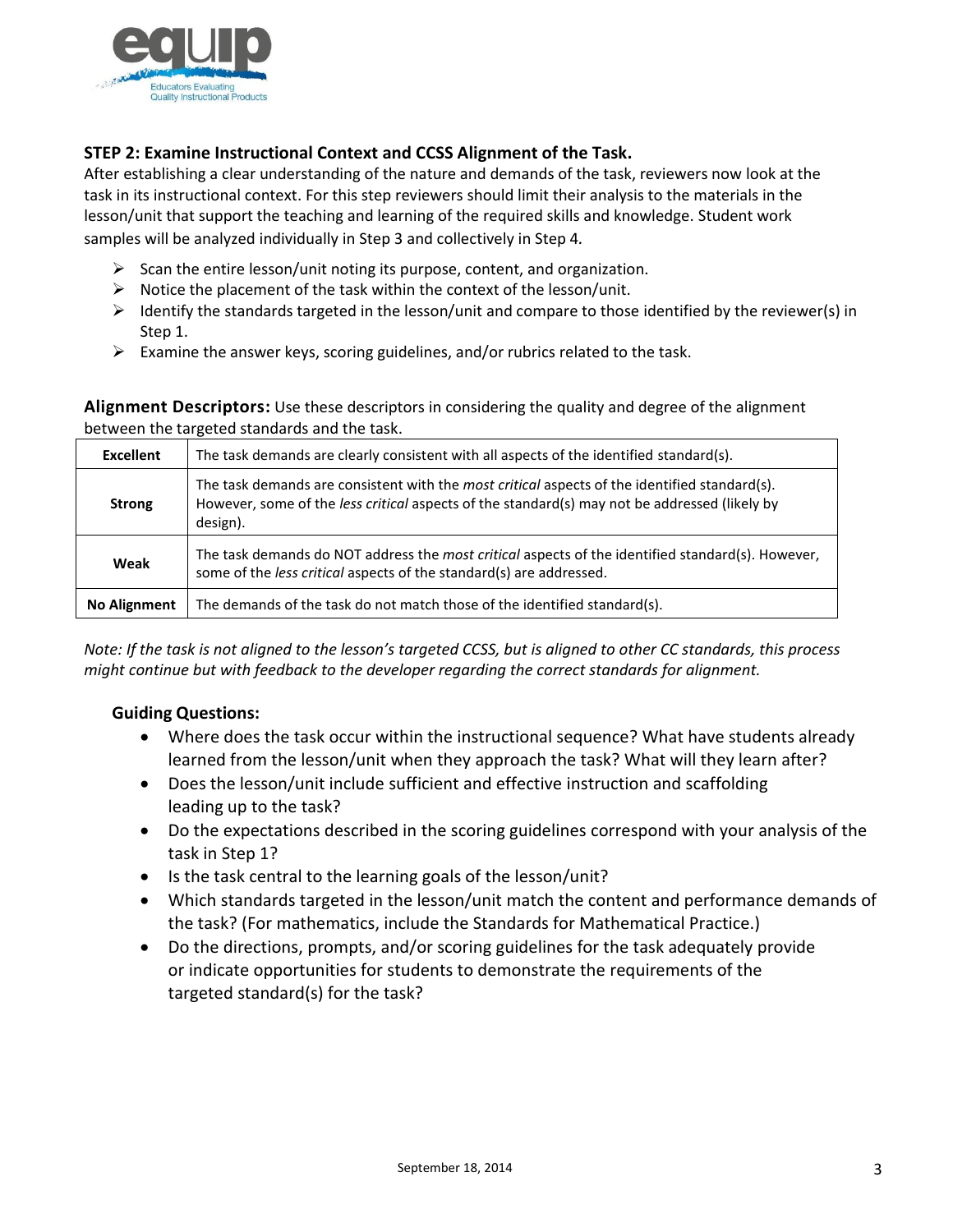

[Step 2 cont.]

**Notes & Observations Regarding the Instructional Context and Alignment of the Task:**

## **STEP 3: Analyze Individual Student Work.**

Examine the collected range of student responses to the task, first individually and then, in Step 4, as a group. Use the following chart to guide your analysis of each individual sample of student work, one sample for each row of the table. Use the questions at the top of each column to guide the review team's discussion of each individual student's response to the task:

## **Guiding Questions:**

- What does the student's work demonstrate about his or her understanding of the task?
- What does the student's work demonstrate about his or her proficiency with the requirements of the targeted CCSS?
- What does the student's work demonstrate about the depth of his or her understanding and reasoning ability? **\***
- How does the application of the scoring guidelines/rubrics related to the task support an understanding of the student's proficiency?

*\*For ELA: This includes understanding any related texts and topics.*

*For math: This means understanding the context of the question(s) and/or proficiency with relevant Mathematical Practices.*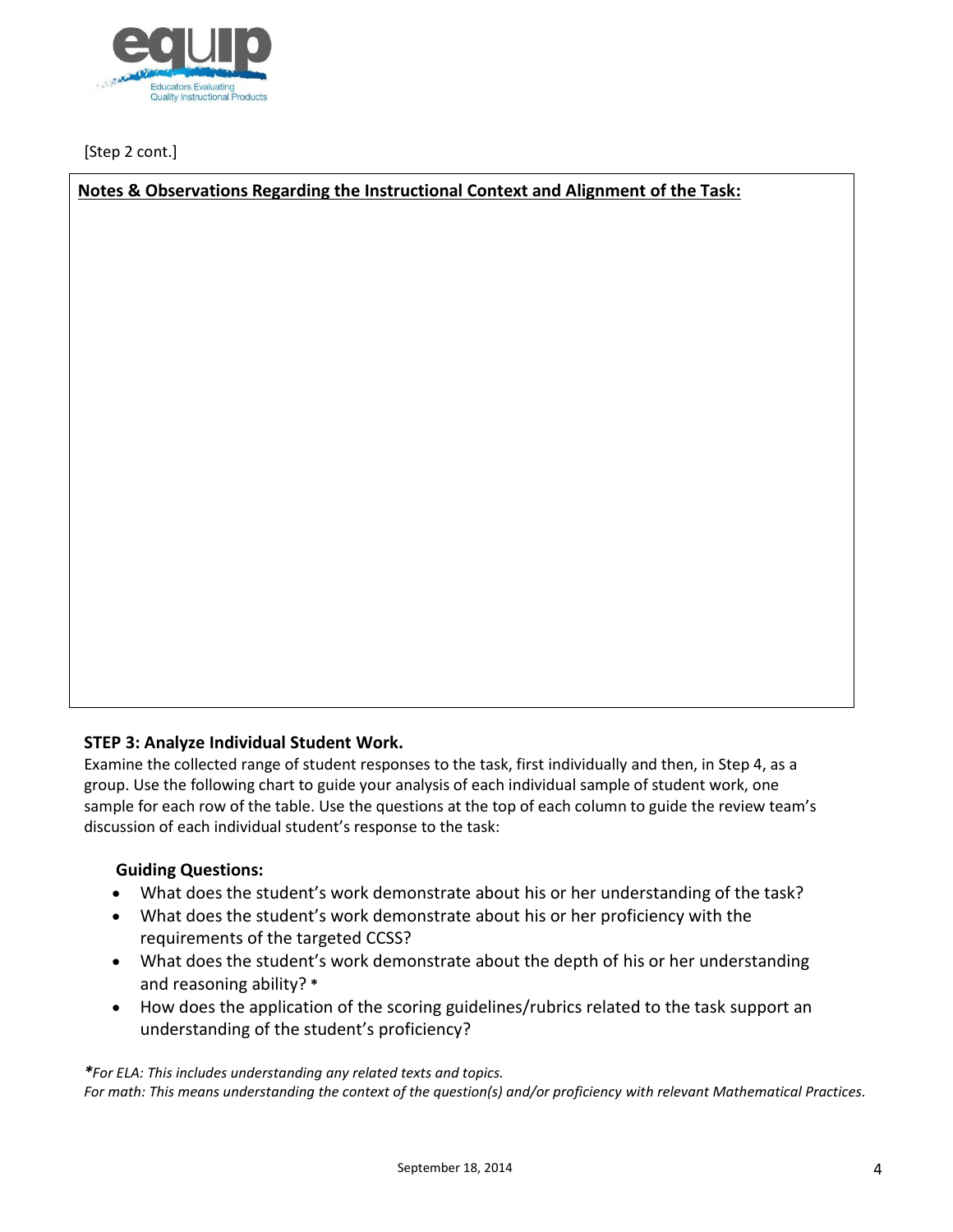



# **Student Work Analysis Chart**

| <b>Student</b><br><b>Work</b><br>Sample | What does the student's work<br>demonstrate about their<br>understanding of the task? | What does the student's work<br>demonstrate about their proficiency<br>with the requirements of the targeted<br>CCSS? | What does the student's work<br>demonstrate about the depth of<br>their understanding and reasoning<br>ability? | How does the application of the<br>scoring guidelines/rubrics related to<br>the task support an understanding<br>of the student's proficiency? |
|-----------------------------------------|---------------------------------------------------------------------------------------|-----------------------------------------------------------------------------------------------------------------------|-----------------------------------------------------------------------------------------------------------------|------------------------------------------------------------------------------------------------------------------------------------------------|
| <b>Student</b><br>$#$ <sub>___</sub>    |                                                                                       |                                                                                                                       |                                                                                                                 |                                                                                                                                                |
| <b>Student</b><br>#                     |                                                                                       |                                                                                                                       |                                                                                                                 |                                                                                                                                                |
| <b>Student</b><br>#                     |                                                                                       |                                                                                                                       |                                                                                                                 |                                                                                                                                                |
| <b>Student</b><br>#                     |                                                                                       |                                                                                                                       |                                                                                                                 |                                                                                                                                                |

*Note: For a collection of more than four samples of student work, print this page multiple times.*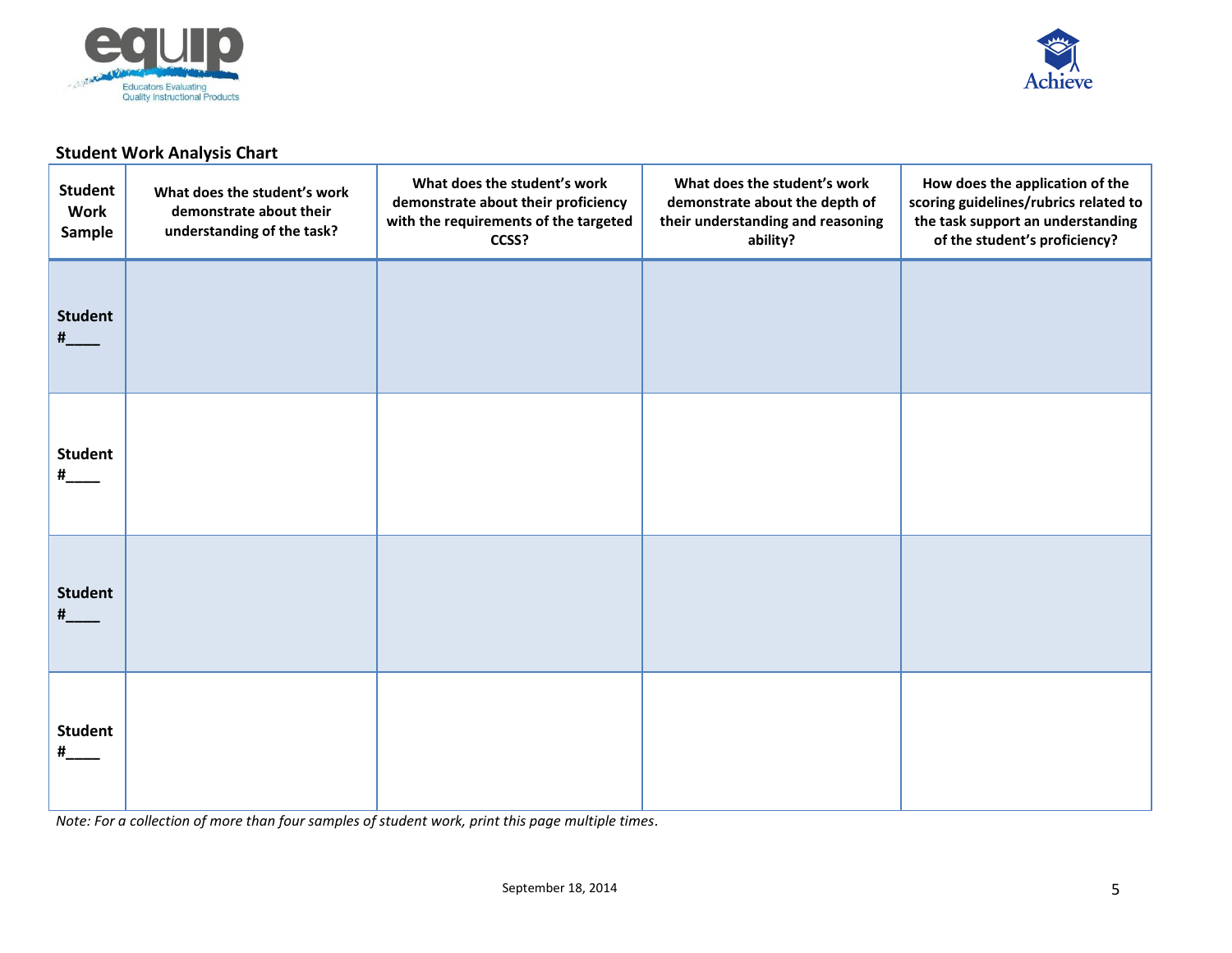

## **Step 4: Analyze the Collection of Student Work.**

After each sample has been individually considered, analyze the whole collection of samples of student work, synthesizing the information in each column of the table used in Step 3. Use these questions to guide the review team's discussion of the full collection of samples.

#### **Guiding Questions:**

- On what aspects of the task have students generally performed well?
- What are the most frequent and fundamental problems students appear to be having with the task? Are there common errors made across the collection of student work?
- What does the range of student work demonstrate about the clarity of the task, directions, and supporting materials?
- In what ways do the scoring guidelines/rubrics aid in the evaluation of student proficiency on the targeted standards?
- What do the patterns across multiple student work samples indicate about alignment of the task to the targeted standards?
- In what ways does the task allow (or not allow) students to demonstrate various levels of proficiency\* with the targeted standards?
- Is there evidence of consistent levels of reasoning and understanding across the samples of student work?
- What does the pattern of student responses show about their understanding of the text or the mathematical context of the task?
- What are the implications of the findings for the collection of student work for further task development?

*\*Note: A range of student understanding of the requirements of the task and its targeted standards, from "proficient" to "deep conceptual understanding and reasoning," might be evident in the student work.*

## **Notes and Observations Regarding the Patterns Across the Student Work Samples:**